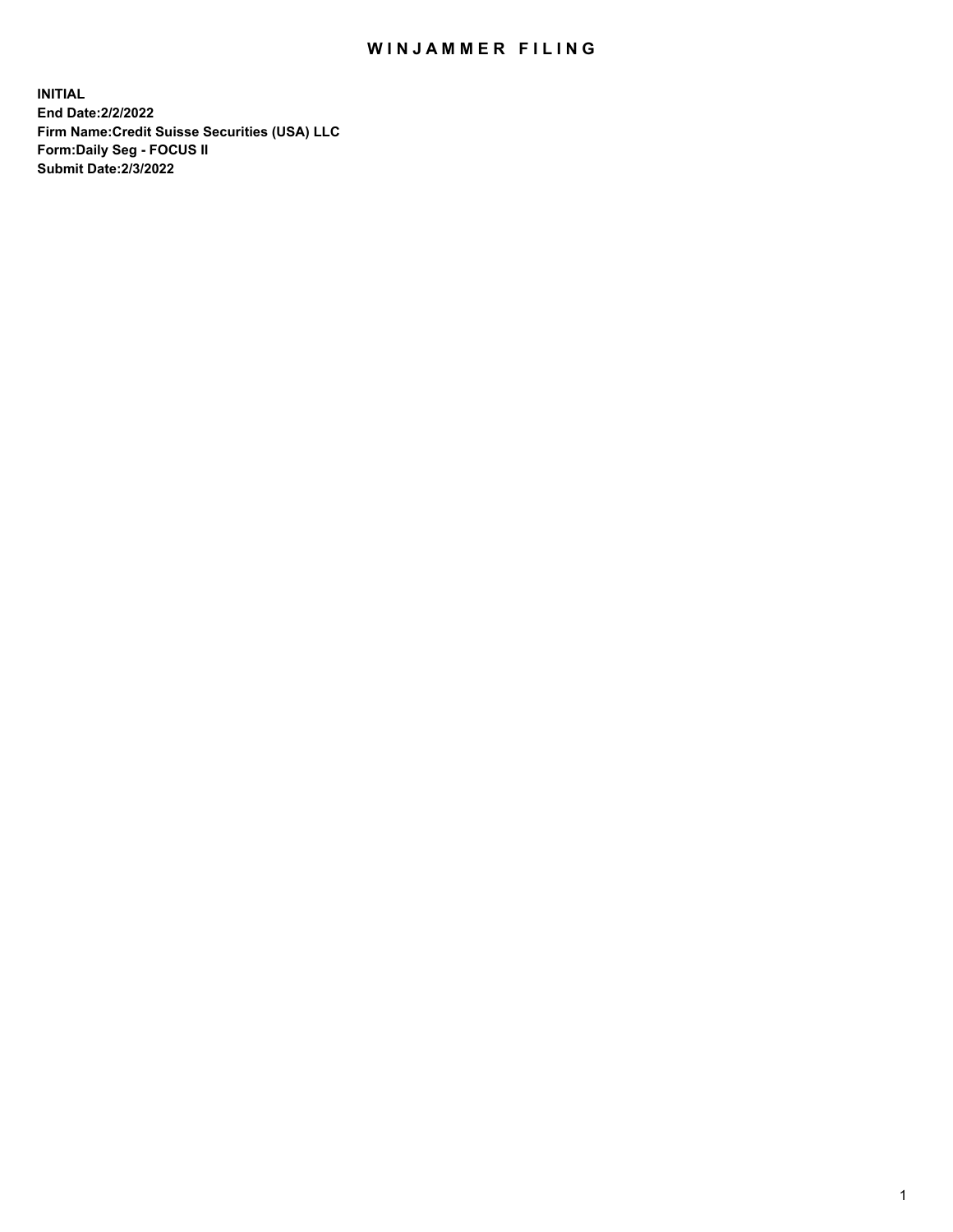**INITIAL** 

### **End Date:2/2/2022**

# **Firm Name:Credit Suisse Securities (USA) LLC Form:Daily Seg - FOCUS II**

## **Submit Date:2/3/2022**

### **Daily Segregation - Cover Page**

| Name of Company                                                                                                                                                                                                                                                                                                                | <b>Credit Suisse Securities (USA)</b><br><b>LLC</b>    |
|--------------------------------------------------------------------------------------------------------------------------------------------------------------------------------------------------------------------------------------------------------------------------------------------------------------------------------|--------------------------------------------------------|
| <b>Contact Name</b>                                                                                                                                                                                                                                                                                                            | <b>Alexander Baptiste</b>                              |
| <b>Contact Phone Number</b>                                                                                                                                                                                                                                                                                                    | 919-994-6223                                           |
| <b>Contact Email Address</b>                                                                                                                                                                                                                                                                                                   | alexander.baptiste@credit-suiss<br>e.com               |
| FCM's Customer Segregated Funds Residual Interest Target (choose one):<br>a. Minimum dollar amount: ; or<br>b. Minimum percentage of customer segregated funds required:% ; or<br>c. Dollar amount range between: and; or<br>d. Percentage range of customer segregated funds required between:% and%.                         | $\frac{0}{5}$<br>$\underline{0}$ $\underline{0}$<br>00 |
| FCM's Customer Secured Amount Funds Residual Interest Target (choose one):<br>a. Minimum dollar amount: ; or<br>b. Minimum percentage of customer secured funds required:% ; or<br>c. Dollar amount range between: and; or<br>d. Percentage range of customer secured funds required between:% and%.                           | $\frac{0}{5}$<br>0 <sub>0</sub><br>00                  |
| FCM's Cleared Swaps Customer Collateral Residual Interest Target (choose one):<br>a. Minimum dollar amount: ; or<br>b. Minimum percentage of cleared swaps customer collateral required:% ; or<br>c. Dollar amount range between: and; or<br>d. Percentage range of cleared swaps customer collateral required between:% and%. | $\frac{0}{5}$<br>00<br>0 <sub>0</sub>                  |

Attach supporting documents CH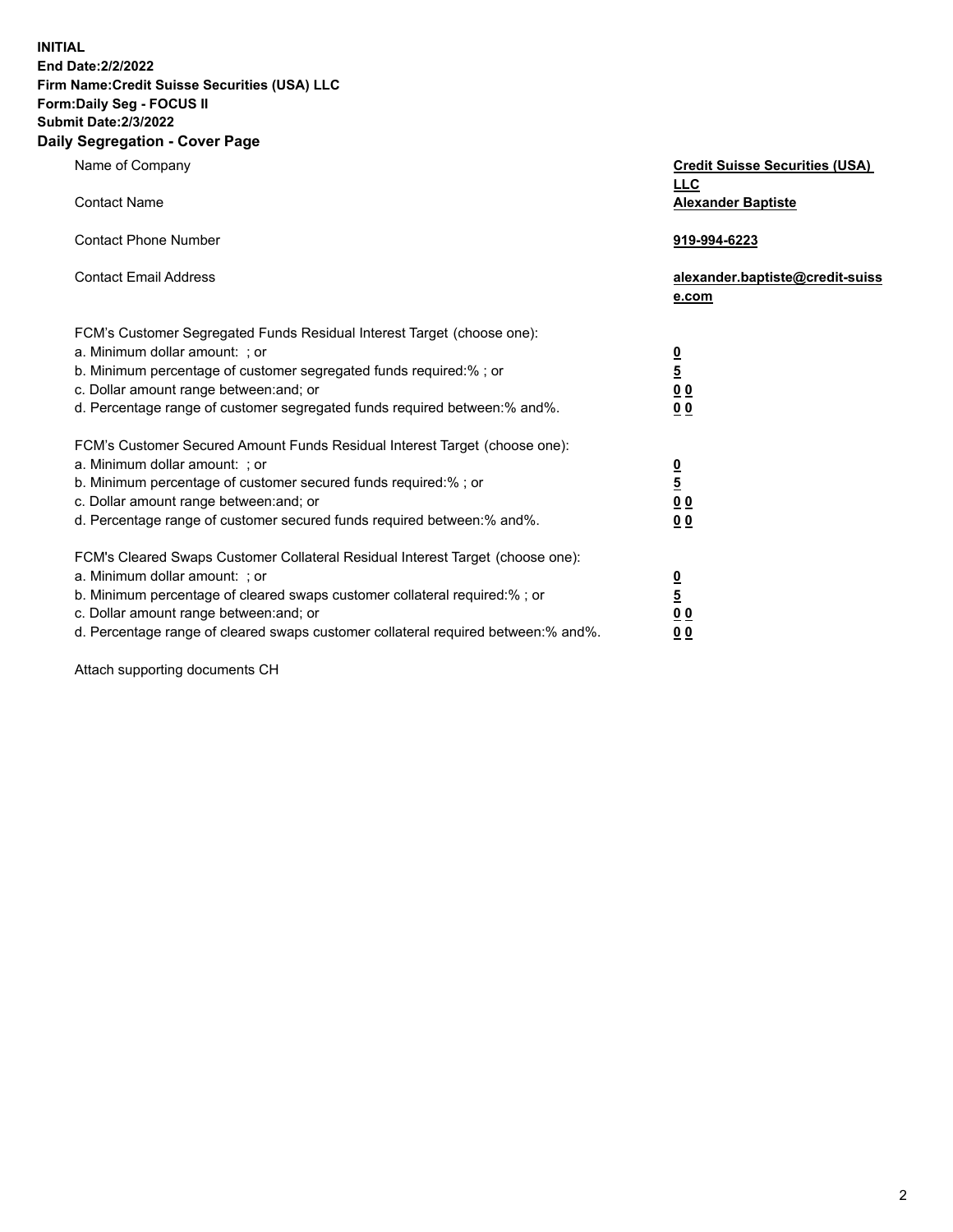**INITIAL End Date:2/2/2022 Firm Name:Credit Suisse Securities (USA) LLC Form:Daily Seg - FOCUS II Submit Date:2/3/2022** 

#### **Daily Segregation - Secured Amounts**

|     | Foreign Futures and Foreign Options Secured Amounts                                         |                                |
|-----|---------------------------------------------------------------------------------------------|--------------------------------|
|     | Amount required to be set aside pursuant to law, rule or regulation of a foreign            | $0$ [7305]                     |
|     | government or a rule of a self-regulatory organization authorized thereunder                |                                |
| 1.  | Net ledger balance - Foreign Futures and Foreign Option Trading - All Customers             |                                |
|     | A. Cash                                                                                     | 3,465,065,702 [7315]           |
|     | B. Securities (at market)                                                                   | 934,404,999 [7317]             |
| 2.  | Net unrealized profit (loss) in open futures contracts traded on a foreign board of trade   | -1,263,587,547 [7325]          |
| 3.  | Exchange traded options                                                                     |                                |
|     | a. Market value of open option contracts purchased on a foreign board of trade              | 8,080,183 [7335]               |
|     | b. Market value of open contracts granted (sold) on a foreign board of trade                | 4,866,687 [7337]               |
| 4.  | Net equity (deficit) (add lines 1. 2. and 3.)                                               | 3,139,096,650 [7345]           |
| 5.  | Account liquidating to a deficit and account with a debit balances - gross amount           | 59,011,649 [7351]              |
|     | Less: amount offset by customer owned securities                                            | -59,003,629 [7352]8,020 [7354] |
| 6.  | Amount required to be set aside as the secured amount - Net Liquidating Equity              | 3,139,104,670 [7355]           |
|     | Method (add lines 4 and 5)                                                                  |                                |
| 7.  | Greater of amount required to be set aside pursuant to foreign jurisdiction (above) or line |                                |
|     |                                                                                             | 3,139,104,670 [7360]           |
|     | 6.                                                                                          |                                |
|     | FUNDS DEPOSITED IN SEPARATE REGULATION 30.7 ACCOUNTS                                        |                                |
| 1.  | Cash in banks                                                                               |                                |
|     | A. Banks located in the United States                                                       | 10,666,696 [7500]              |
|     | B. Other banks qualified under Regulation 30.7                                              | 504,432,973 [7520]515,099,669  |
|     |                                                                                             | [7530]                         |
| 2.  | Securities                                                                                  |                                |
|     | A. In safekeeping with banks located in the United States                                   | 934,404,999 [7540]             |
|     | B. In safekeeping with other banks qualified under Regulation 30.7                          | 0 [7560]934,404,999 [7570]     |
| 3.  | Equities with registered futures commission merchants                                       |                                |
|     | A. Cash                                                                                     | $0$ [7580]                     |
|     | <b>B.</b> Securities                                                                        | $0$ [7590]                     |
|     | C. Unrealized gain (loss) on open futures contracts                                         | $0$ [7600]                     |
|     | D. Value of long option contracts                                                           | $0$ [7610]                     |
|     | E. Value of short option contracts                                                          | 0 [7615]0 [7620]               |
| 4.  | Amounts held by clearing organizations of foreign boards of trade                           |                                |
|     | A. Cash                                                                                     | $0$ [7640]                     |
|     | <b>B.</b> Securities                                                                        | $0$ [7650]                     |
|     | C. Amount due to (from) clearing organization - daily variation                             | $0^{[7660]}$                   |
|     | D. Value of long option contracts                                                           | $0$ [7670]                     |
|     | E. Value of short option contracts                                                          | 0 [7675]0 [7680]               |
| 5.  | Amounts held by members of foreign boards of trade                                          |                                |
|     | A. Cash                                                                                     | 4,402,091,619 [7700]           |
|     | <b>B.</b> Securities                                                                        | $0$ [7710]                     |
|     | C. Unrealized gain (loss) on open futures contracts                                         | -1,361,775,539 [7720]          |
|     | D. Value of long option contracts                                                           | 8,080,183 [7730]               |
|     | E. Value of short option contracts                                                          | 4,866,687 [7735]3,043,529,576  |
|     |                                                                                             | [7740]                         |
| 6.  | Amounts with other depositories designated by a foreign board of trade                      | $0$ [7760]                     |
| 7.  | Segregated funds on hand                                                                    | $0$ [7765]                     |
| 8.  | Total funds in separate section 30.7 accounts                                               | 4,493,034,244 [7770]           |
| 9.  | Excess (deficiency) Set Aside for Secured Amount (subtract line 7 Secured Statement         | 1,353,929,574 [7380]           |
|     | Page 1 from Line 8)                                                                         |                                |
| 10. | Management Target Amount for Excess funds in separate section 30.7 accounts                 | 156,955,233 [7780]             |
| 11. | Excess (deficiency) funds in separate 30.7 accounts over (under) Management Target          | 1,196,974,341 [7785]           |
|     |                                                                                             |                                |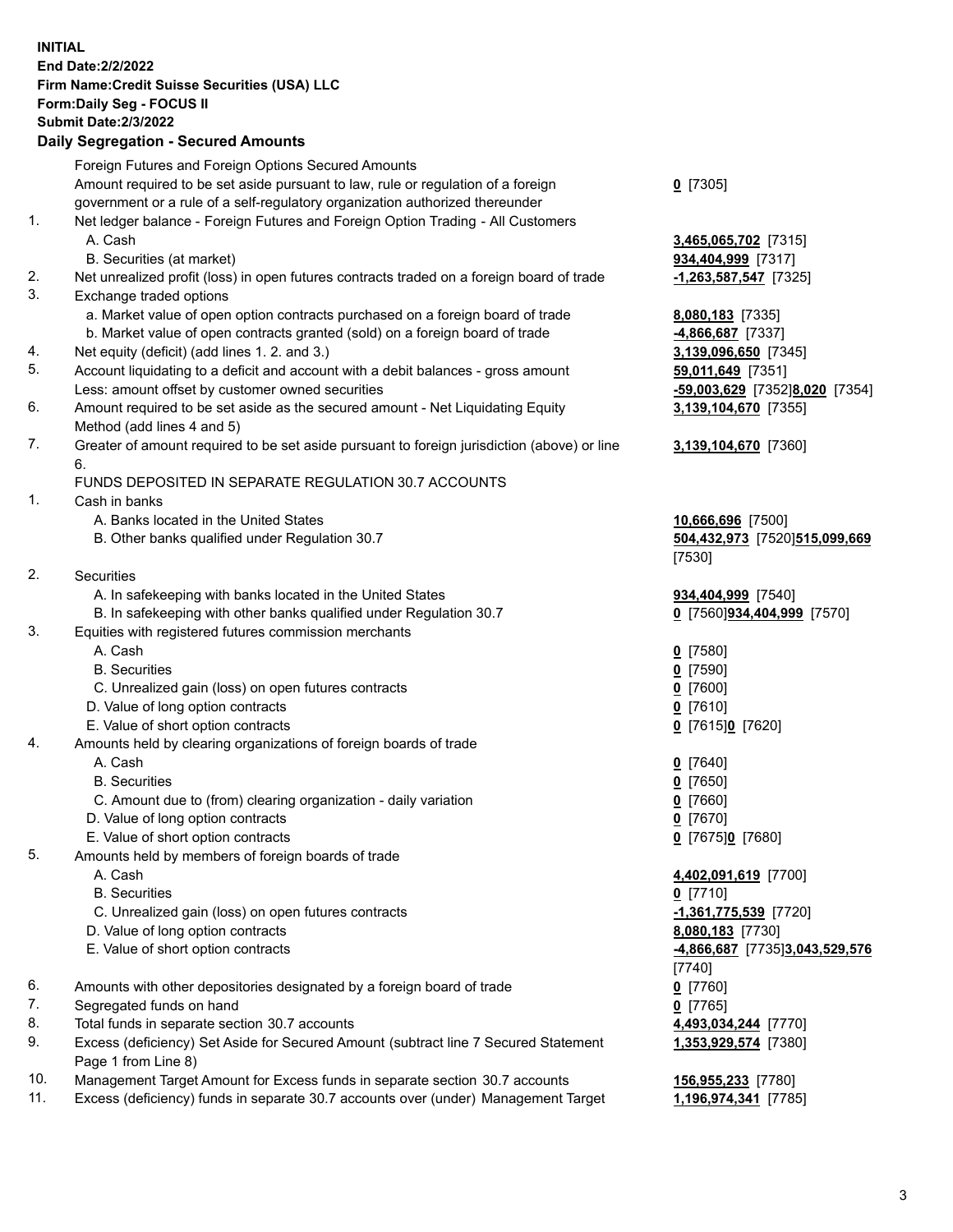| <b>INITIAL</b> |                                                                                     |                                  |
|----------------|-------------------------------------------------------------------------------------|----------------------------------|
|                | End Date: 2/2/2022                                                                  |                                  |
|                | Firm Name: Credit Suisse Securities (USA) LLC                                       |                                  |
|                | Form: Daily Seg - FOCUS II                                                          |                                  |
|                | <b>Submit Date:2/3/2022</b>                                                         |                                  |
|                | Daily Segregation - Segregation Statement                                           |                                  |
|                | SEGREGATION REQUIREMENTS(Section 4d(2) of the CEAct)                                |                                  |
| 1.             | Net ledger balance                                                                  |                                  |
|                | A. Cash                                                                             | 1,857,511,086 [7010]             |
|                | B. Securities (at market)                                                           | 885,331,065 [7020]               |
| 2.             | Net unrealized profit (loss) in open futures contracts traded on a contract market  | $-51,266,306$ [7030]             |
| 3.             | Exchange traded options                                                             |                                  |
|                | A. Add market value of open option contracts purchased on a contract market         | 117,677,300 [7032]               |
|                | B. Deduct market value of open option contracts granted (sold) on a contract market | $-69,380,405$ [7033]             |
| 4.             | Net equity (deficit) (add lines 1, 2 and 3)                                         | 2,739,872,740 [7040]             |
| 5.             | Accounts liquidating to a deficit and accounts with                                 |                                  |
|                | debit balances - gross amount                                                       | <b>13,504,805</b> [7045]         |
|                | Less: amount offset by customer securities                                          | -13,116,599 [7047]388,206 [7050] |
| 6.             | Amount required to be segregated (add lines 4 and 5)                                | 2,740,260,946 [7060]             |
|                | FUNDS IN SEGREGATED ACCOUNTS                                                        |                                  |
| 7.             | Deposited in segregated funds bank accounts                                         |                                  |
|                | A. Cash                                                                             | 646,383,681 [7070]               |
|                | B. Securities representing investments of customers' funds (at market)              | $0$ [7080]                       |
|                | C. Securities held for particular customers or option customers in lieu of cash (at | 689,049,110 [7090]               |
|                | market)                                                                             |                                  |
| 8.             | Margins on deposit with derivatives clearing organizations of contract markets      |                                  |
|                | A. Cash                                                                             | 1,340,808,605 [7100]             |
|                | B. Securities representing investments of customers' funds (at market)              | $0$ [7110]                       |
|                | C. Securities held for particular customers or option customers in lieu of cash (at | 196,281,955 [7120]               |
|                | market)                                                                             |                                  |
| 9.             | Net settlement from (to) derivatives clearing organizations of contract markets     | 19,178,682 [7130]                |
| 10.            | Exchange traded options                                                             |                                  |
|                | A. Value of open long option contracts                                              | 117,677,300 [7132]               |
|                | B. Value of open short option contracts                                             | $-69,380,405$ [7133]             |
| 11.            | Net equities with other FCMs                                                        |                                  |
|                | A. Net liquidating equity                                                           | 146,163 [7140]                   |
|                | B. Securities representing investments of customers' funds (at market)              | $0$ [7160]                       |
|                | C. Securities held for particular customers or option customers in lieu of cash (at | $0$ [7170]                       |
|                | market)                                                                             |                                  |
| 12.            | Segregated funds on hand                                                            | $0$ [7150]                       |
| 13.            | Total amount in segregation (add lines 7 through 12)                                | 2,940,145,091 [7180]             |
| 14.            | Excess (deficiency) funds in segregation (subtract line 6 from line 13)             | 199,884,145 [7190]               |
| 15.            | Management Target Amount for Excess funds in segregation                            | 137,013,047 [7194]               |
| 16.            | Excess (deficiency) funds in segregation over (under) Management Target Amount      | 62,871,098 [7198]                |
|                | <b>Excess</b>                                                                       |                                  |